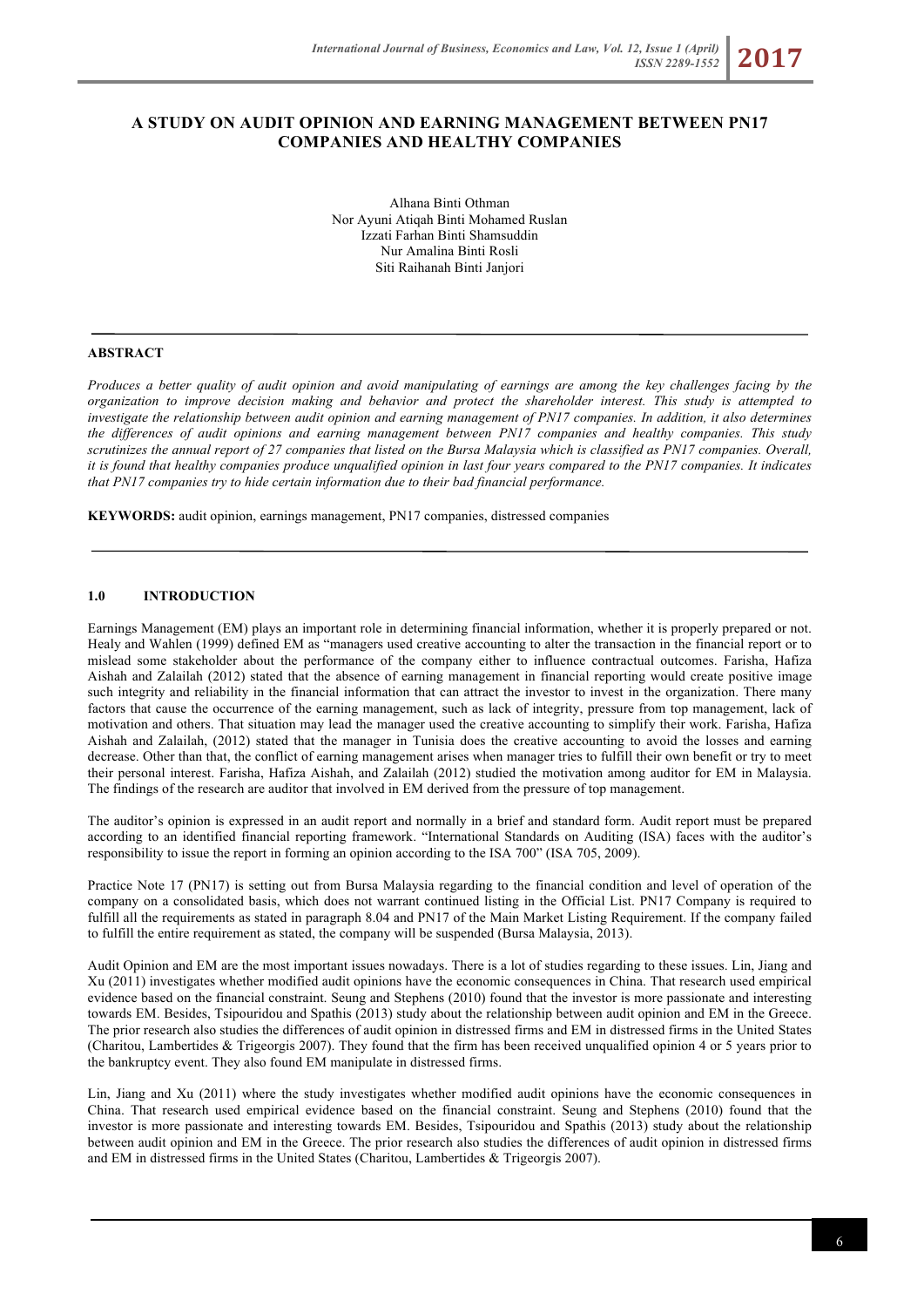Thus, these studies provide three specific objectives to investigate more deeply about the research. The specific objectives of this study are:

- i. To investigate the relationship between audit opinion and EM of PN17 companies.
- ii. To determine any significant difference of audit opinion between PN17 companies and healthy companies.
- iii. To determine any significant differences in EM between PN17 and healthy companies.

This study contributes information to the body of knowledge. It may provide the most accurate information about the EM and audit opinion. It also help to gain more understanding of EM and audit opinion. The study also contributes to the government and specifically to the Bursa Malaysia. It may help the government to improve their performance and find a solution to avoid creative accounting occur in the government. For Bursa Malaysia, it may help them to revise back their standard and criteria to improve the effectiveness of company performance. Furthermore, it also contributes to the auditor. It may help the auditor to prepare the audit report based on the criteria and well prepared based on the requirement in accordance ISA. In addition, it may help the auditor to be more aware and concerned about any material misstatement in the financial statement.

## **2.0 LITERATURE REVIEW**

### **2.1 EARNINGS MANAGEMENT (EM)**

Baralexis (2004), define that Earnings Management is "the process of intentionally exploiting or violating the GAAP or the law to present financial statements according to one's interest." Earnings management is often associated with legal actions against the firm's management and the auditor. Arens, Elder, Beasly, (2006), defined fraud as an intentional act to seize others property or rights for their benefits. Fraud may be result from misstatement of financial statement, which is fraudulent financial reporting, and misappropriation of assets. Fraudulent financial reporting is an intentional misstatement or omission of amounts or disclosure with the intent to deceive the users. On the other hand, misappropriation of assets is fraud that involves theft of an entity's assets.

### **2.2 AUDIT OPINION (AO)**

Audit opinion is an important thing that should emphasize when prepared financial reporting to the users. The internal or independent external auditors normally issue an audit opinion in order to evaluate performance of legal entity. The opinion will give large impact to the user to make a decision making whether they should invest in that company or not. Audit opinion is prepared in accordance with International Standards on Auditing (ISA) and its framework. There are two types of modified opinion. The first type is actually doing not related to this study because it is not affecting the auditor's opinion and requiring the admittance of an emphasis-of-matter paragraph. Last but not least, the second type of modification is concerned about the matters, which do affect the auditor's opinion, Farrugia and Baldacchino (2005). Based on International Standard on Auditing or ISA 701, (2004) stated that there are two types of opinion, which are modified opinion and unmodified opinion. In modified opinion, it is divided by three classifications, which are qualified opinion, adverse opinion and disclaimer opinion. Meanwhile, the unmodified opinion is only unqualified opinion. The qualified opinion is basically used when the auditors simplified that the overall financial statements are fairly represented, while the adverse opinion is issued by the auditors when the auditor believes that the overall financial statements contains a material misstatement or in other words the financial statement are prepared is not fairly represented. Ultimately, disclaimer opinion only can be issued when the auditor has been unable to satisfy him or her that the overall financial statements fairly presented and it might be rise due to some limitation of audit scope or a non-independent relationship such as a relationship between the auditors and the client.

### **2.3 RELATIONSHIP BETWEEN AUDIT OPINION (AO) AND EARNINGS MANAGEMENT (EM)**

To produce a high quality audit opinion report. Auditors need to be an independent person. Independence in mind which is the auditors' needs to perform an unbiased attitude, and independence in appearance which is the auditors is prohibited to have any relationship with the client. Thus, how auditor's response to the EM has been the issues here. Auditors play an important role to produce a high quality audit in order to avoid fraud or accounting scandals, for example like what happen to Enron. According to Reem and Ali, (2011), the previous study mostly examined the relationship audit quality with the size of the audit firm. They investigated whether the auditor will or how the auditor's responses to EM by comparing the large audit firm auditors with smaller audit firm's auditors. Thus, Reem and Ali et.al, (2001), focused on how the size of the audit firm affects the audit opinion.

### **2.4 DIFFERENCE OF AUDIT OPINION BETWEEN DISTRESSED COMPANIES AND HEALTHY COMPANIES.**

Stanley, De Zoort and Taylor (2008) investigate about the relationship between going concern audit opinion in a bankruptcy company. They found that going concern audit opinion is related positively to the bankrupt companies. They have also expanded their research to examine the link between going concern audit opinion and client status of bankruptcy. They highlight on the potential trading of insider activity. Besides that, Etemadi, Dehkordi and Amirkhani (2012) studied about the effect on the discretionary accrual behavior of audit opinion in distressed firms. At last, they found that distressed firms were forced to take conservative procedure in reporting income because of the pressure of audit opinion. They also stated that auditor issued the modified audit opinion when the company involved in financial distress has a positive relation to the earning management decrease in company for the next subsequent year. In this study, it will determine the difference of how the distressed company discloses the audit opinion and healthy company discloses the audit opinion.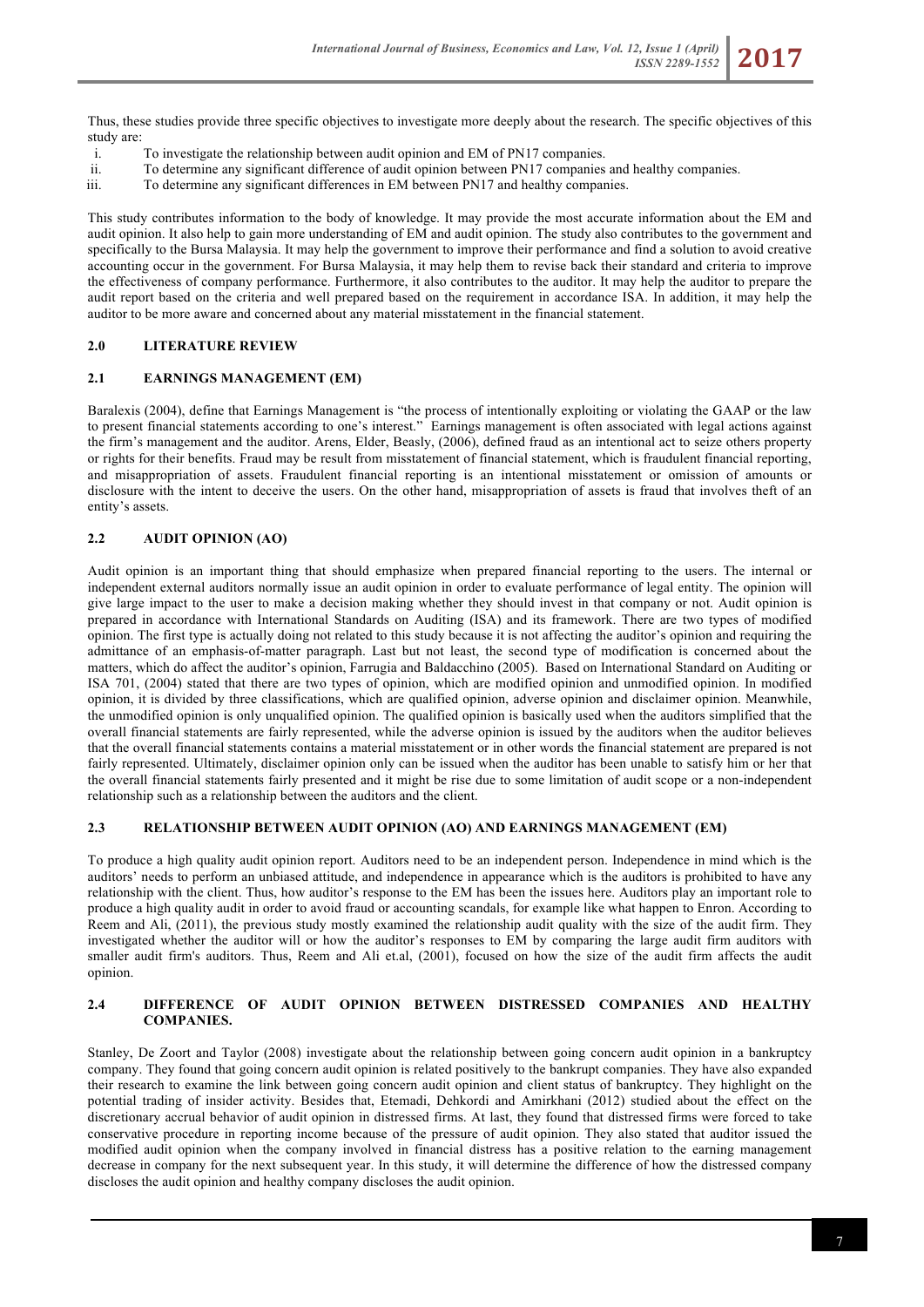### **2.5 DIFFERENCES OF EARNINGS MANAGEMENT BETWEEN DISTRESSED COMPANY AND HEALTHY COMPANIES.**

Charitou, Lambertides, and Trigeorgis, (2007), found that most previous study did not examine the EM behavior of distressed company, but more focused on the EM behavior at the company that have problems in managing their finances, such as the company failed to pay back the loan, the company having a constant loss and etc. Charitou, Lambertides, and Trigeorgis (2007) examine the sample of US firms that filed for bankruptcy and found that it is important to examine the firms that were filed for bankruptcy in detail in order to know the reason why the firms going bankrupt. The previous study examines whether the EM behavior of healthy company is more likely to adopt EM compare with distressed company in going-concern years than nongoing concern years. The study suggests that distressed company is more likely drive the managers to practicing EM compare to healthy companies in going concern years.

### **2.6 HYPOTHESIS DEVELOPMENT**

Charitou, Lambertides and Trigeorgis (2007) studied about whether qualified audit opinion causes conservative earnings management. The AO may affect the level of behavior of the manager in subsequent years. Tsipouridou and Spathis (2013) investigate the relationship between AO and EM in a condition whereby the tendency to manage earnings may be higher. The relationship between AO and EM become important since the current economy is questioning about the role of auditor in order to maintain confidentiality of financial statement users in the audit report.

## *H1: AO has a significant relationship between EM of distressed companies.*

Etemadi, Dehlordi and Amirkhani (2012) studied about the effect on the discretionary accrual behavior of audit opinion in the distressed firm. They examined whether the distressed firm is more involved in earning management compared to the healthy company. Regarding this, they examined whether AO contributed or not in this behavior. Charitou, Lambertides and Trigeorgis (2007), they investigate whether qualified audit opinion are more conservative in the financial reporting between bankrupt firm and non-bankrupt firms. They predict that the distressed firms with qualified AO in at least one or two years before bankrupt have significant lower discretionary accrual compared to the healthy companies.

### *H2: AO has significant differences between healthy and distressed companies.*

The previous research also investigated that distressed company is more likely to practicing EM compare to healthy companies in going concern years. Charitou, Lambertides, and Trigeorgis, (2007), focus on the EM behavior on distressed company. They investigated whether financially distressed company is more likely to practicing EM compare to healthy company. They claimed that the distressed firm has incentives manage their earnings to avoid debt and conceal their distressed situation. Heltzer (2010) studied about the difference of EM between strength sample firm and neutral sample firms. The finding of the research found that neutral sample concern about the earning management compare to the strength sample firms.

*H3: EM has significant differences between healthy and distressed company.*

## **3.0 RESEARCH METHODOLOGY**

## **3.1 POPULATION AND SAMPLE**

The total population would be 821 companies from Bursa Malaysia for this study. However, only 28 companies are classified as Practice Note 17 companies in Bursa Malaysia. Unfortunately, three companies from PN17 companies do not have enough data to be used in this study. As a result, only 25 of healthy companies will be matched accordingly to several circumstances: 1) within the same industry; 2) similar in total asset. In Bursa Malaysia, PN17 is classified as distressed company and will be compared with the healthy company for the purpose of data collection. This study will be evaluated for four year consecutive year from 2010 to 2012.

### **3.2 DATA COLLECTION PROCEDURE**

### **3.2.1 AUDIT OPINION**

Audit opinions are categorized into four types of opinion, which is qualified opinion, unqualified opinion, adverse opinion and disclaimer opinion. All the type of opinion is issued based on its circumstances. Qualified opinion occurs when some information contains material misstatement and the rest of the information is fairly presented. However, unqualified opinion is issued when all information is fairly present in the financial statement. When the auditors believe the financial statements are not fairly presented and not in accordance with accounting standards, it is called adverse opinion is issued. Lastly, disclaimer opinion happens when the opinion cannot express as a whole in the financial statement, thus the auditor disclaims any opinion on it. In order to measure audit opinion, these studies also use scoring method. The following table shows the score that will be represented for each type of audit opinion.

|  |  | Table 1: Scoring Method of Audit opinion |
|--|--|------------------------------------------|
|--|--|------------------------------------------|

| $\sim$<br>nıon<br><b>vne</b><br>$\Omega$<br>'' | score |
|------------------------------------------------|-------|
| .<br>opinion<br>Jua<br><b>.111e</b>            |       |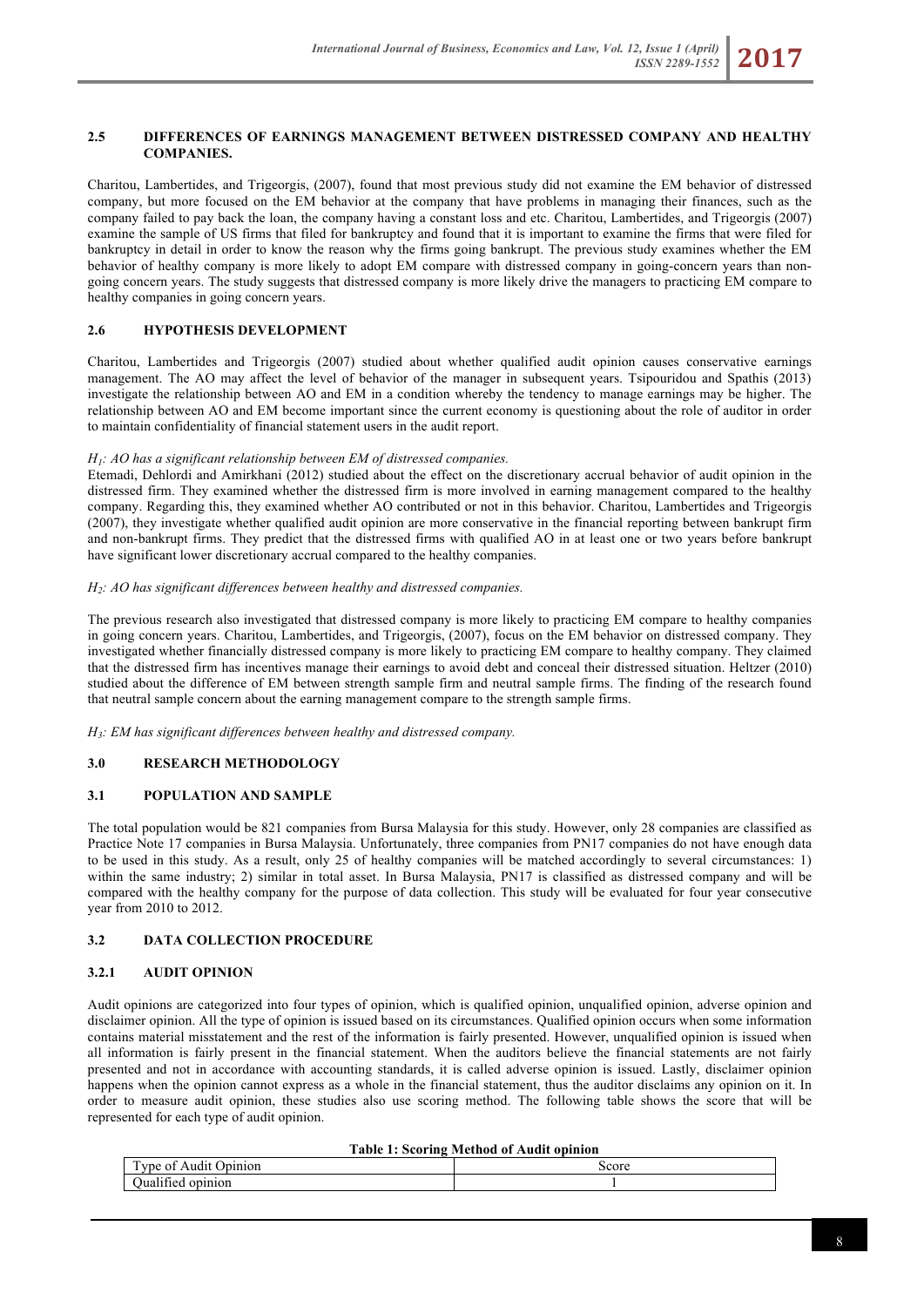

### **3.2.2 EARNING MANAGEMENT**

EM is measured based on the computation of the accrual measures. This study is adapted from Teoh, Welch and Wong (1998).

#### *Computation of the accrual measures*

It describes the four step accrual estimation. Numbers in parentheses are Compustat item numbers. Total accruals (T *AC*) consist of current accrual (CA) and long-term accrual (LA). The T AC calculated as below:

Equation (a):  
\n
$$
T AC = AC + LA
$$
  
\n=  $NET INCOME - CASH FLOW FROM OPERATION$ 

Current accrual is calculated from changes in noncash current asset minus the change in operating current liabilities:

Equation (b):

 $CA = \Delta$ [current asset – cash] –  $\Delta$ [current liabilities – current maturity of long – term debt]

To get the discretionary and non-discretionary accruals year, cross-sectional that adapted from modified Jones (1991) model will be used as in (Teoh, Welch & Wong, 1998). A common least squares regression of current accruals for a given year is a decline of the changes in sales for the year by using all firms in the two-digit SIC code the same as the most experienced of new issuer, but excluding the issuer. This is between industries cross-sectional regression is estimated for each year in duration of the test (from years -3 to +3 compared to fiscal year issues). In accordance the using of the model in the accounting literature, all variables included the regression intercept term cross-section deflated by beginning total assets to reduce heteroskedasticity:

Equation (c):

$$
\frac{CA_{jt}}{T A_{j,t-1}} = a_0 \left(\frac{1}{T A_{j,t-1}}\right) + a_1 \left(\frac{\Delta SALES_{jt}}{T A_{j,t-1}}\right) + \varepsilon_{jt},
$$

 $J =$ same two digits of SIC code as issuing firm but exclude the issuer;

 $T A_{i,t-1}$  = total asset in year t-1

 $\Delta SALES_{it}$  = changes in sales in year t for firm j

NDCA -1 stands for non-discretionary current accrual that represents the portion determined by the firm sales growth and that can be as independent of managerial control. It is calculated as follows:

Equation (d):

$$
NDCA_{it} = \hat{a}_0 \left(\frac{1}{T A_{i,t-1}}\right) + \hat{a}_1 \left(\frac{\Delta SALES_{it} - \Delta A/R_{it}}{T A_{i,t-1}}\right)
$$
  

$$
\Delta A/R_{it} = \text{changes in account receive} \text{table in year} \text{(t) for issuer} \text{(i)}
$$

A sale has been subtracted for an increasing in account receivable to allow for possibility of credit sales manipulation by the issuer. The issuer might be allowing the generous credit policy in order to get high sales. The discretionary current accrual DCA - 1 the portion of current accrual that manipulated by the management:

Equation (e):

$$
DCA_{it} = \frac{CA_{it}}{TA_{i,t-1}} - NDCA_{it}.
$$

For long-term accruals, total accruals calculated by using a regression similar to equation (c). Total accrual is independent variables. Including of property, plant, and equipment as an additional regression because long-term accruals such as depreciation levels affected by the amount of long-term assets:

Equation (f):

$$
\frac{TAC_{jt}}{T A_{j,t-1}} = b_0 \left(\frac{1}{T A_{j,t-1}}\right) + b_1 \left(\frac{\Delta SALES_{jt}}{T A_{j,t-1}}\right) + b_2 \left(\frac{PPE_{jt}}{T A_{j,t-1}}\right) + \varepsilon_{jt},
$$

j = firms belong in the same two-digit SIC code as the issuer (excluding the issuer)  $T \overline{AC}_{it}$  = total accrual

 $PPE_{it}$  = gross property, plant and equipment for firm (j) in a year (t)

NDT AC stands for non-discretionary total accrual by asset are computed as follows: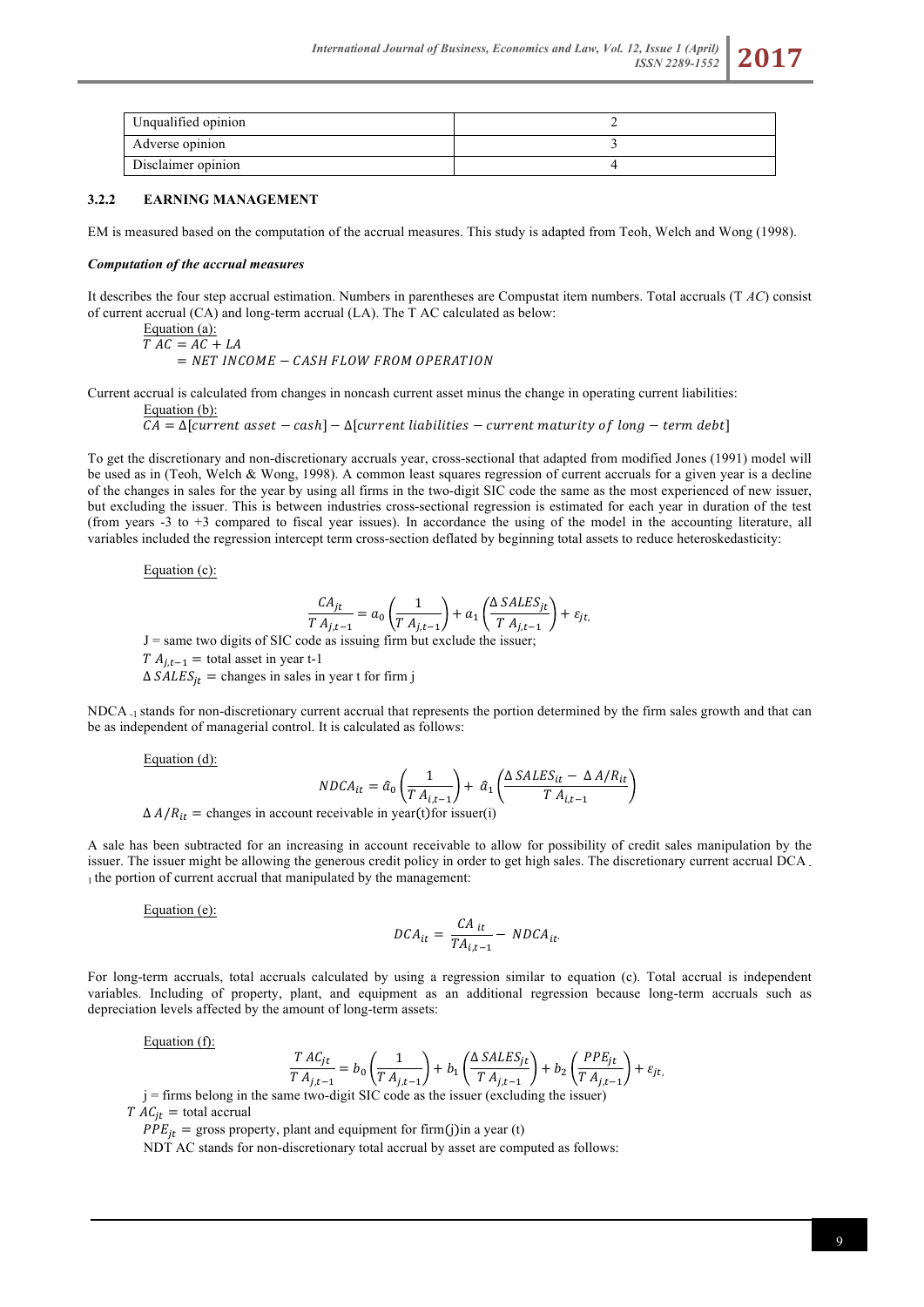Equation (g):

$$
NDTAC_{it} = \hat{b}_0 \left(\frac{1}{T A_{i,t-1}}\right) + \hat{b}_1 \left(\frac{\Delta SALES_{it} - \Delta A/R_{it}}{T A_{i,t-1}}\right) + \hat{b}_2 \left(\frac{PPE_{it}}{T A_{i,t-1}}\right),
$$

While, the discretionary total accrual by the asset is computed as follows: Equation (h):

$$
DT\ AC_{it} = \frac{T\ AC_{it}}{T\ A_{it}} - ND\ TAC_{it}
$$

#### **3.3 STATISTICAL ANALYSIS**

#### **3.3.1 CORRELATION ANALYSIS**

Correlation analysis is used to determine whether it has any relationship between two or more variable and determine the strength of the relationship and its nature. Correlation analysis focuses on two types of correlation which is Pearson correlation and Spearman's correlation. n this study, Spearman's correlation would be used since the data is not normally distributed.

#### **3.3.2 MANN-WHITNEY TEST**

In this study, Mann-Whitney test would be used to test the difference of variable. Man-Whitney is non-parametric test that tested when the data is not normal. Non-parametric test is used to test the data collected using the nominal and ordinal scale measurement. In non-parametric test, no assumption is made about the underlying distribution of the sample. In other words, Mann-Whitney test is used when do not able to fulfill the assumption of the t-test.

#### **4.0 RESEARCH FINDINGS**

#### **4.1 CORRELATION ANALYSIS**

Hypothesis 1 predicts that AO have a significant relationship with earning management of PN17 companies. Table 2 reported the result of the relationship between AO and EM. Based on the Spearman's correlation, it shows a negative correlation along the three years. Since the p-value for 2010 and 2011 is 0.735 and 0.621 which more than 0.05, it means that there is no significant relationship between AO and EM. However, in 2012, p-value of 0.019 is less than 0.05. This indicated that there is a significant relationship between AO and EM for that year. Nonetheless, the p-value for both two years is proving to be statistically insignificant. Thus, the hypothesis is rejected. The findings contradict with the Charitou, Lambertides and Trigeorgis (2007), which is they claimed that earning management is more conservative related to audit opinion.

#### **Table 2: Relationship between Audit Opinion and Earning Management of PN17 companies**

| Correlation |                 | 2010    | 2011    | 2012    |
|-------------|-----------------|---------|---------|---------|
| AO 2010     | Spearman's      | $-.071$ |         |         |
|             | Sig. (2-tailed) | .735    |         |         |
|             |                 | 25      |         |         |
| AO 2011     | Spearman's      |         | $-.104$ |         |
|             | Sig. (2-tailed) |         | .621    |         |
|             |                 |         | 25      |         |
| AO 2012     | Spearman's      |         |         | $-.467$ |
|             | Sig. (2-tailed) |         |         | .019    |
|             | N               |         |         | 25      |

#### **4.2 MANN-WHITNEY TEST**

#### **4.2.1 DIFFERENCES OF AUDIT OPINION BETWEEN PN17 COMPANIES AND HEALTHY `COMPANIES**

Hypothesis 2 predicts that AO have significant differences between PN17 companies and healthy companies. Table 3 explained and shown the result obtain from running data process. From the Table 3, mean for PN17 companies is a bit higher than healthy companies. In other words, PN17 companies do not disclose unqualified audit opinion compared to the healthy companies from year 2010 until 2012. Besides, the mean for both companies are positive values. In year 2010, mean for PN17 companies (28.00) is higher than healthy companies (23.00). P-value in 2010 is 0.020 which is lower than 0.05. It means that AO have significant difference between PN17 companies and healthy companies. Meanwhile, in year 2011, PN17 companies obtain a higher mean value which is 27.50 compared to 23.50 which is mean of the healthy company. In this year, p-value also is lower than 0.05 which is 0.039. In year 2012, mean for healthy companies also lower than PN17 companies whereby mean healthy companies is 22.50 compared to 28.50 for PN17 companies. The p-value also is lower than 0.05 which is 0.010. Regards to the result, the pvalue for the three years is lower than 0.05. It means that AO have significant differences between PN17 companies and healthy companies. Thus, the hypothesis is accepted. This finding is consistent with the Charitou, Lambertides and Trigeorgis (2007),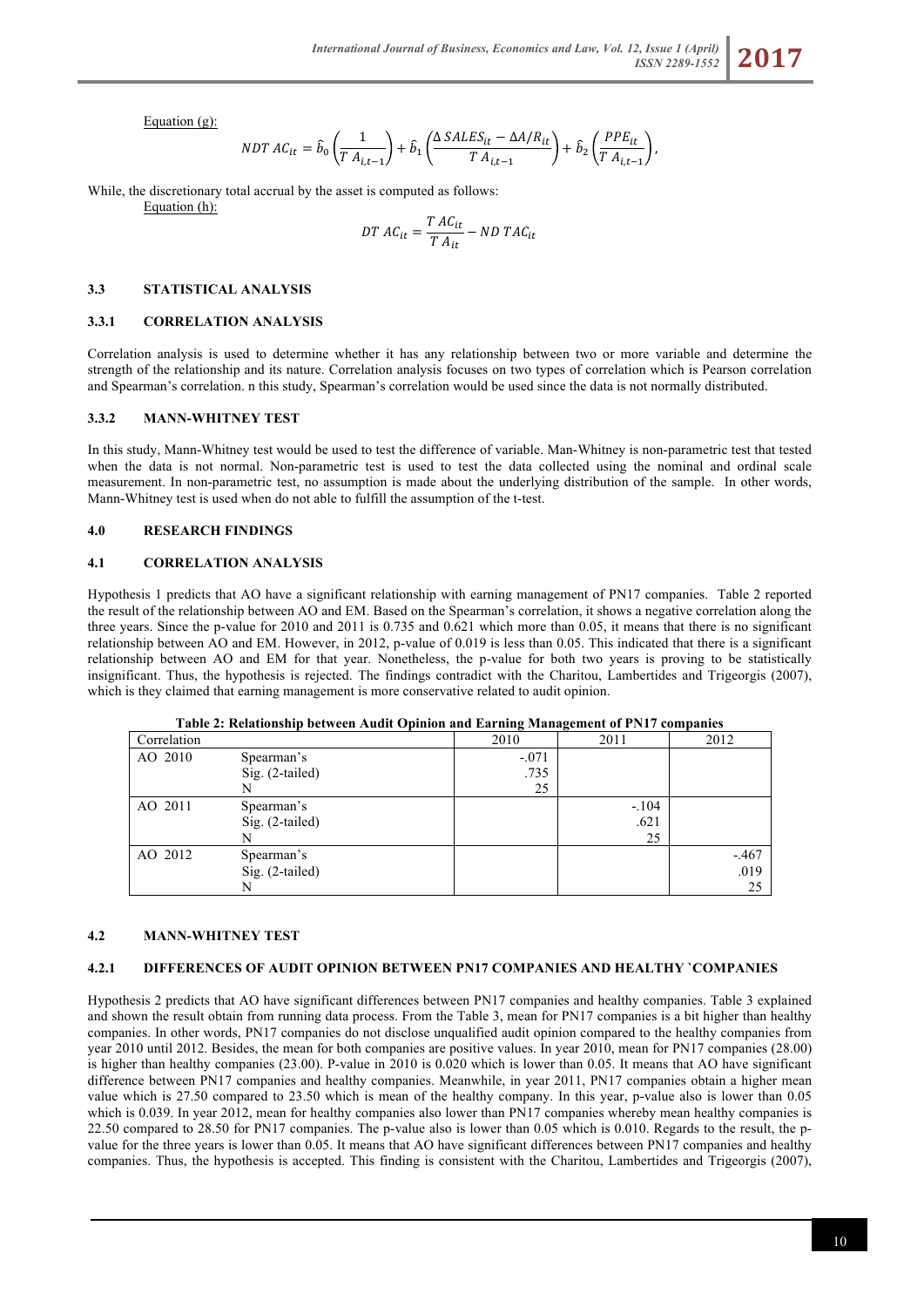whereby they claimed that distressed firms disclosed qualified AO that has significantly lower discretionary accruals compared to the healthy companies which produce only unqualified opinion during the years.

|                            | 2010  | 2011  | 2012  |
|----------------------------|-------|-------|-------|
| Mean for PN17 companies    | 28.00 | 27.50 | 28.50 |
| Mean for Healthy Companies | 23.00 | 23.50 | 22.50 |
| Mean Differences           | 5.00  | 4.00  | 6.00  |
| P-Value                    | .020  | .039  | .010  |
|                            | 25    | 25    |       |
|                            |       |       |       |

**Table 3: Differences of Audit Opinion between PN17 Companies and Healthy Companies**

## **4.2.2 DIFFERENCES OF EARNING MANAGEMENT BETWEEN PN17 COMPANIES AND HEALTHY COMPANIES**

Hypothesis 3 predicts that there is a significant difference of EM between PN17 companies and healthy companies. Table 4 shows the result of differences of EM between both companies. In other words, the distressed firm obtains initiative on managing their earnings during the distressed situation to avoid debt violation. From the result, mean for PN17 companies is lower than healthy companies from 2010 until 2012. In year 2010 and 2011, mean for PN17 companies is lower than healthy companies. However, there is no much gap of the mean difference between both companies. In this two year, the p-values are higher than 0.05 which are 0.347 and 0.148. Since the p-value is higher than 0.05, it obviously shows that the data is statistically insignificant. Meanwhile, in 2012, mean for healthy companies is also higher than PN17 companies. However, in 2012 show that the p-value is 0.017 which is lower than 0.05. This indicates that the data is statistically significant which mean EM has statistically differences between PN17 companies and healthy companies. Regarding to the given result, it proved that p-values for the three years are statistically insignificant. Thus, the hypothesis is rejected. The findings of the study contradict with the Charitou, Lambertides and Trigeorgis (2007) whereby they claimed that distressed companies manage their earnings during the distressed situation to maintain their financial statement and avoid debt violation.

| Twee if pure ences of Burning's brundle correction from the companies and frequently companies |         |         |         |
|------------------------------------------------------------------------------------------------|---------|---------|---------|
|                                                                                                | 2010    | 2011    | 2012    |
| Mean for PN17 companies                                                                        | 23.56   | 22.52   | 20.56   |
| Mean for Healthy Companies                                                                     | 27.44   | 28.48   | 30.44   |
| Mean Differences                                                                               | $-3.88$ | $-5.96$ | $-9.88$ |
| P-Value                                                                                        | .347    | .148    | .017    |
|                                                                                                | 25      | 25      | 25      |

**Table 4: Differences of Earnings Management between PN17 Companies and Healthy Companies**

## **5.0 CONCLUSION**

This paper identified that there is the relationship between AO and EM in PN17 Companies, so the objectives of the studies have been achieved through the research finding above by using Spearmen's Correlation analysis and Mann-Whitney test.

This study indicated that the all objectives are accomplishes. First objective was to investigate the relationship between AO and EM of PN17 companies. The result that obtained from the research and the test was carried out revealed that there is no significant relationship between AO and EM in PN17 companies. Second objective was to determine any significant difference of AO between PN17 companies and healthy companies. This study showed that there is significant difference of AO between PN17 companies and healthy companies. Lastly, third objectives was to determine any significant differences in EM between PN17 and healthy companies. This study revealed that there are no significant differences between EM in PN17 companies and Healthy Companies.

As for limitation, this study is conducted by using the list of PN17 Companies which are classified as distressed company in Bursa Malaysia. Bursa Malaysia was listed only 28 companies as PN17 companies. However, only 25 companies were taken into consideration in this study due to unavailable and inappropriate information. Hence, this study conducted only 25 companies to be compared with Healthy Companies based on same industry and their total assetFurthermore, for future research, it is recommended to revise how to measure accrual since this study used Teoh, Welch and Wong (1998)'s accrual measures. The accrual is very important as it is indicator for earnings management.

Lastly, there is a significant difference of AO between Healthy Companies and PN17 Companies. This study shows that Healthy Companies produce unqualified opinion rather than PN17 Companies which only certain company produce unqualified opinion since they have bad financial performance.

# **REFERENCES**

Arens, A. A., Elder, R. J. & Beasly, M. S. (2006). *Auditing and Assurance Services: An Integrated Approach* .15<sup>th</sup> Edition. Pearson.